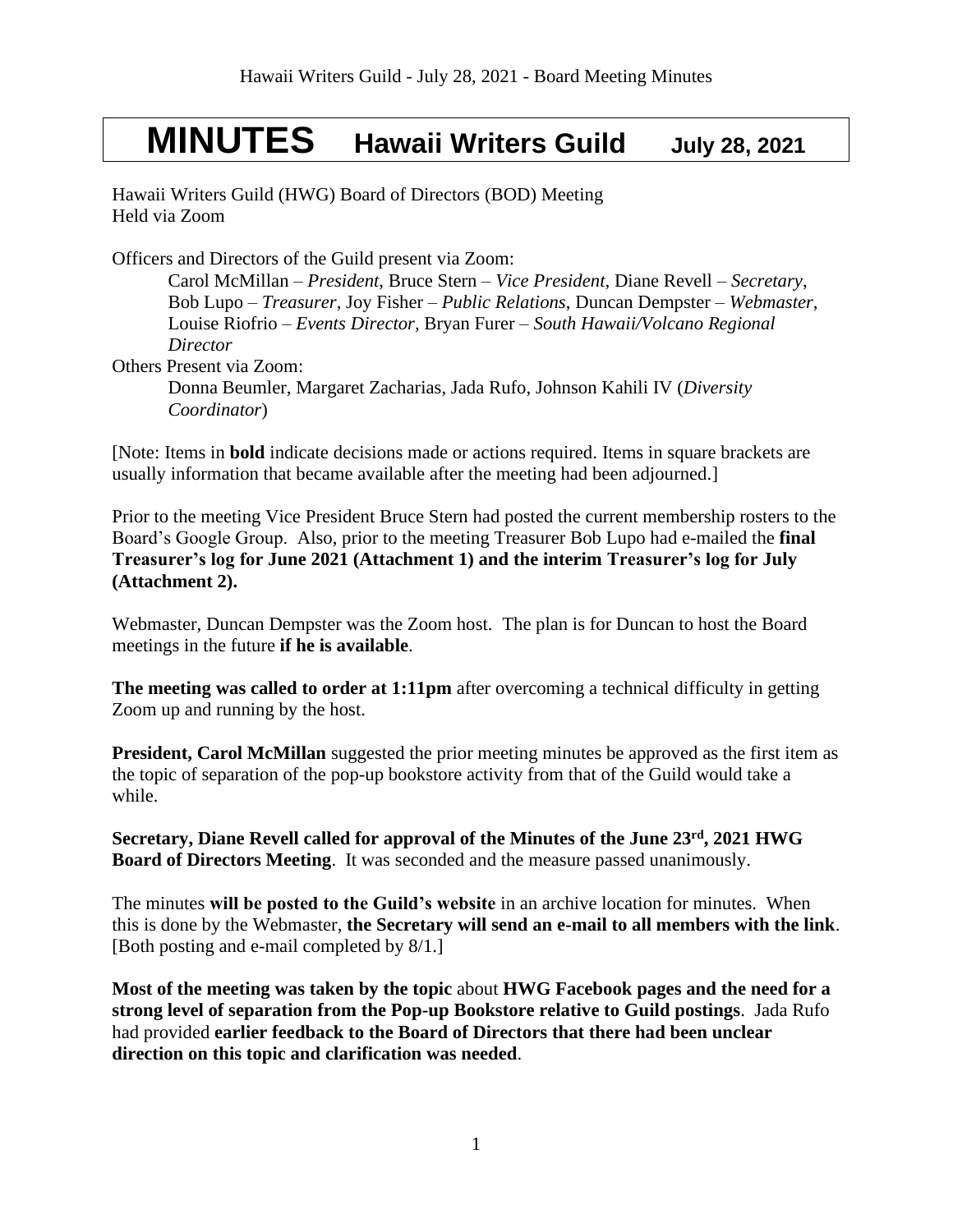Carol started the conversation by emphasizing three points: 1) We care about each other, 2) We care about the Hawaii Writers Guild, and 3) We care about the Pop-up Bookstore.

Carol also stated our discussion should address two items: 1) Creating a clean separation between the Guild and the Pop-up Bookstore events, and 2) Showing appreciation for those doing the work to create the Pop-up Bookstore events.

Much of the conversation, led by Carol, was the proposal to have the Pop-up Bookstore create its own Facebook page and what might still be okay for authors to post to our Facebook Hawaii Writers Guild (public) page and our Facebook Hawaii Writers Guild Members (open only to Guild members) page. Joy Fisher joined in as the one closest to the legal issues for separation to ensure we did not endanger our  $501(c)$  (3) tax-exempt status. A simple version of the postings that would be okay on either of the Guild's Facebook pages: authors may state when they have a new writing published, but no push for purchasing by having links to book selling pages (like Amazon, or Barnes & Noble or similar); while on the pop-up bookstore page such links would be okay. Diane suggested and **Joy accepted to take on the task of doing a more itemized list of what needs to be avoided on the two Guild Facebook pages**.

For members **with hypothetical cases they would like to get a reading if okay or not to post to the Guild's Facebook pages, let Joy know to get her feedback**. Bryan Furer had raised some specific examples for postings by his Volcano Writers Support group of their meetings, public readings later in the year, and publication of the group's current and coming book. He was advised the meetings and readings could be posted, but not specific information on buying the books (but that could be on the new Facebook page Jada would create). Books could be available for sale at their own writers support group's public readings, but again books being there for sale should not be part of the announcement on the Guild's Facebook pages.

Jada has been the manager of our two Facebook pages but is also a key member for the Pop-up Bookstore group and felt she could not do the current job and also create and manage the one for the bookstore. **Johnson Kahili agreed to take over the management of the two Guild Facebook pages;** Joy Fisher will remain as the administrator for them. **Jada agreed to create a Facebook page for the pop-up bookstore**. [On July 29, 2021 **Jada created a new Facebook public group page called Hawaiian Writers Books**: [\(12\) Hawaiian Writers Books | Facebook](https://www.facebook.com/groups/1275417182882178/) and it is open to Guild members as well as other authors who choose to participate in the pop-up bookstores or just kept up to date on the pop-up bookstore events.] Joy said the membership of the new bookstore page should be opt-in for membership, not directed at the full Guild membership, but not limited to Guild members either.

Per our prior meeting, with Louise Riofrio out of state for now, Johnson Kahili agreed to take on Louise's role as Events Committee Director. To be in compliance with our Bylaws, section 6.3 this transition requires Board approval. Diane proposed **a resolution to approve the transition of Events Director from Louise Riofrio to Johnson Kahili. This was seconded and approved unanimously by the Board**.

Bruce Stern, **Vice President**, provided a summary of the **membership status with 76 active members that includes two student members**, with no changes in the last month in the totals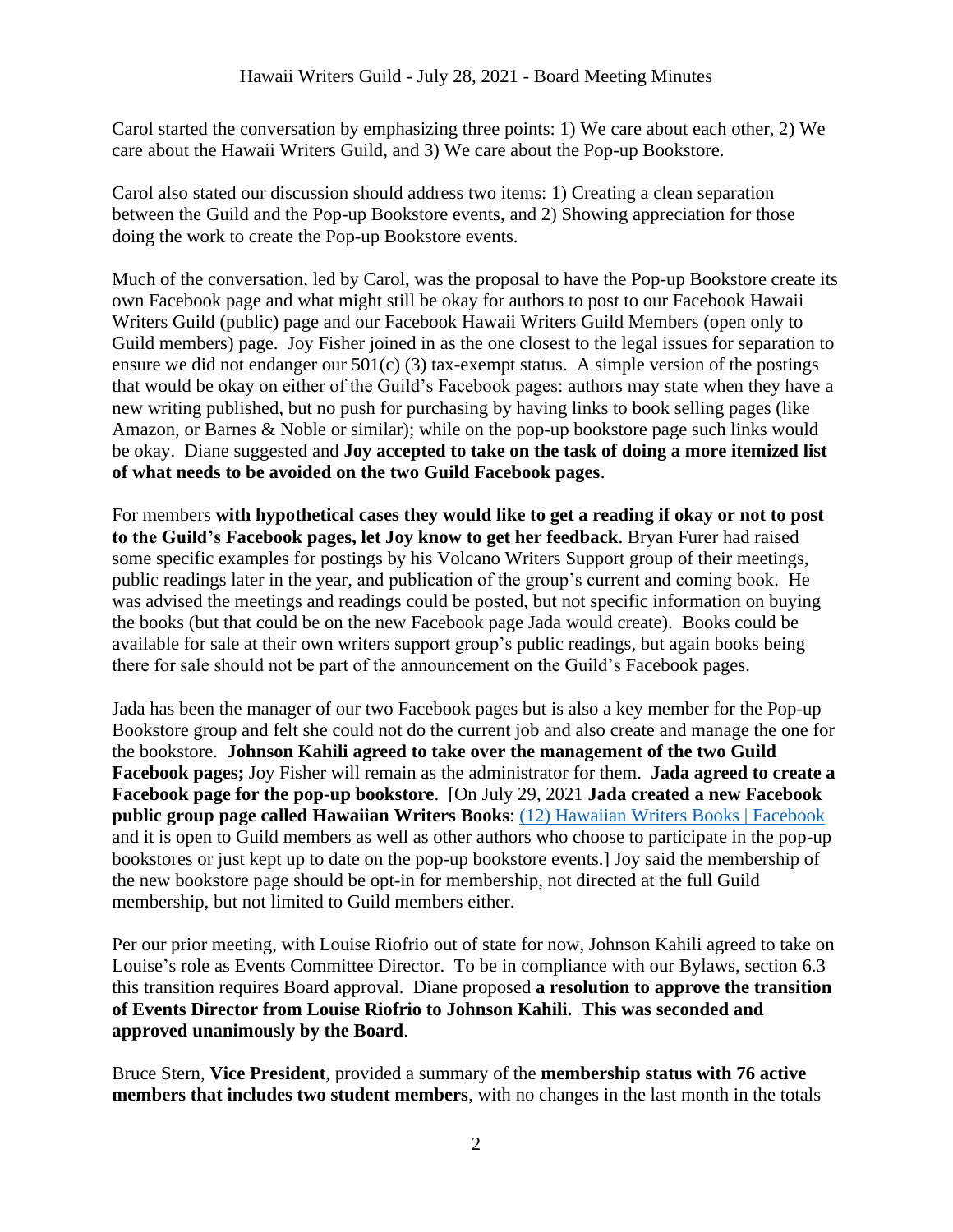or members by name. The Opt-in List had no additional changes since late May. There were no pending members. Bruce did reformat the member database to make it easier for the Treasurer by putting the date a member's due are owed nearer the front of each member's entry.

**Treasurer, Bob Lupo, provided a summary** for the **final June log provided in Attachment 1 and** the details for the **interim July log in Attachment 2**. We ended May and began June with an ASB Operating balance of \$5,167.38. June was a quiet month with inflows of \$124.55 (3 membership renewals + a small donation). Luckily, outflows were minimal with ASB's \$5.00 monthly fee, the sole debit in June. Hence, we ended June and began July with a balance of \$5,286.93. Deposited the sole membership renewal check to date for July and also had the outflow of the \$110 check that covered the registration for the Guild's table at the Joanne Williams Christmas in July Festival. Hence, the Guild's ASB Operating Balance as of today is \$5,216.93.

#### Committee Reports/Updates:

In one of her last acts as Event Director, Louise Riofrio registered the Guild for a table at the **Joanne Williams Christmas in July event held this year on Saturday, July 17th** at the King Kamehameha Hotel in Kailua-Kona. She had also reserved tables for the independent pop-up bookshop, though she was away and unable to attend there were several who did. The event was deemed a great success for both the Guild with its informational table and those at the separate bookstore table. **From now on Johnson Kahili will be the Events Director** in addition to his role as Diversity Coordinator. Diane **requested Duncan as our webmaster update the HWG Board of Directors Google Group to reflect this change in the Board**. Johnson will be working to connect other arms of writer groups to the Guild and would like to be kept informed of any related events.

Duncan had previously forwarded to the Board **information he received about the Maui Writers Retreat to be held April 24-30, 2022 in Lahaina**: [The Maui Writers' Retreat » Kahini.](http://www.kahini.org/the-maui-writers-retreat/) As it is a retreat versus a conference, we did not see it as something the Guild would find as a means to inform those attending about our organization, but it would be something our members might appreciate knowing about as a writing opportunity.

**The Public Relations Director, Joy Fisher**, said there were no recent PR releases but she will send one out about **our inaugural on-line HWG Member News**. This inaugural version was **released on July 11th with several complements received** for the wonderful effort by Joy and Cece Johansen as well as Duncan to create and place it on our Guild's website: [https://www.hawaiiwritersguild.com/member-news-top.html.](https://www.hawaiiwritersguild.com/member-news-top.html) Joy is seeking information for the next release with plans for new releases about every 6 months. She already has a member proposing a genre corner item on SciFi Haiku.

Joy sent a message to the membership on May 26th looking for someone with **experience to head a grant writing activity to apply for next year's Laura Jane Musser Fund grant**. The request it also posted to our [Guild website Home page.](https://www.hawaiiwritersguild.com/) So far, she **has not received any replies and Diane will remove this item from future Board** agenda entries to be added back only if any change in status.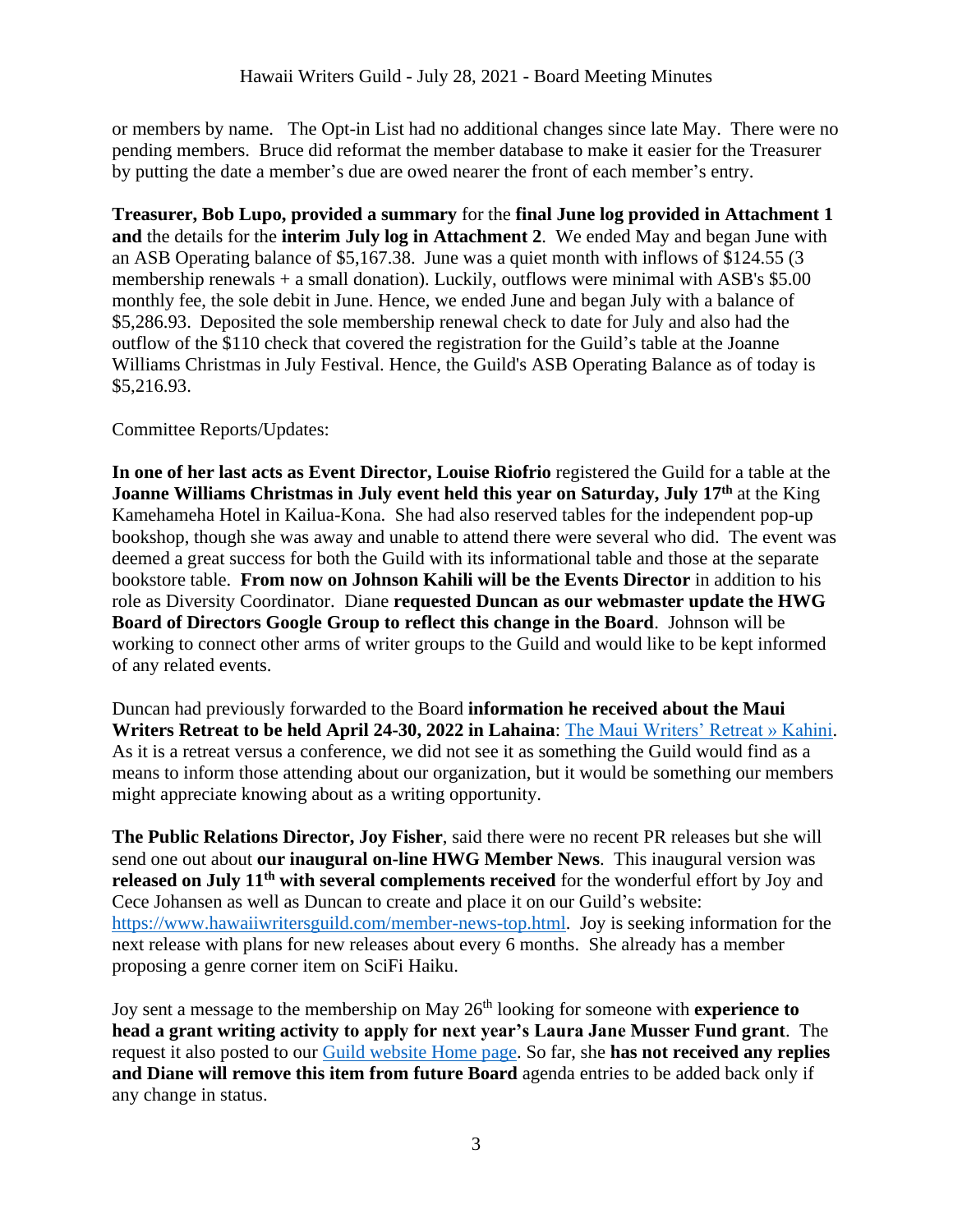**Our Webmaster, Duncan Dempster**, confirmed previously the transition of the Zoom account we use to his admin e-mail as owner. The renewal of annual dues around April of 2022 should be sent to him with this change. **A question about the ownership of the YouTube account used for our two series** (Inside the Writers Studio & Write On!) **came up and Duncan agreed to contact Diann Wilson and Eila Algood as the moderators for those videos with any open questions**. Relative to our Guild website, **besides the release of the Member News and an couple additions to resources, there were no significant changes** this past month.

**Bryan Furer, South Hawaii/Volcano Regional Director**, said they have started their biweekly meetings that are focusing on their second book with their next meeting on August  $2<sup>nd</sup>$  where they will collect titles, approximate word counts, and brief synopsis for the submittals for the book. They meet on alternate Mondays at Ira Ono's Volcano Garden in the mornings. **They hope to have the long delayed public reading of their first book close to Halloween**.

**Planning for the 3rd edition of our literary review** *Latitudes* **was led by Bob Lupo who will serve again as the managing editor**. He said the team will consist of pairs of co-genre editors, a pair of editors-at-large, and the online engineer as follows**:**

- *Drama*: Richard Bodien, Joy Fisher
- *Fiction*: Mark Kelly, Carol McMillan
- *Nonfiction*: Linda Heath, Jada Rufo
- Poetry: Laura Burkhart, Tamara Williams
- *Editors-at-Large*: Laura Burkhart, Duncan Dempster
- *Online Engineer Maestro*: Duncan

The **first meeting of the** *Latitudes* **team is expected to be held via Zoom on August 7th** with the specific time still in work.

Donna Maltz had proposed **a Guild hosted book club** that Diane Revell raised at our prior Board meeting; it was received positively. Diane had not called back to Donna to see if she was willing to manage such a project and said she would do so prior to our next Board meeting. [Diane contacted Donna on 7/30. Donna is also too busy partly in promoting her books and setting up a related book club event. Donna thought it would be good to go ahead and raise the issue with other Guild members who might have more time to create and facilitate a Guild hosted book club to feature books by our Guild members. Diane had proposed some guidance for such a club in talking with Donna and will run that by Joy before raising the opportunity with the full Guild membership.]

#### The **next regular Board meeting date** is set for **Wednesday, August 25 th** at **1:00pm-2:30pm via the Guild's own Zoom account**.

The meeting was adjourned at 2:22 pm.

Respectfully submitted, Diane Revell, Secretary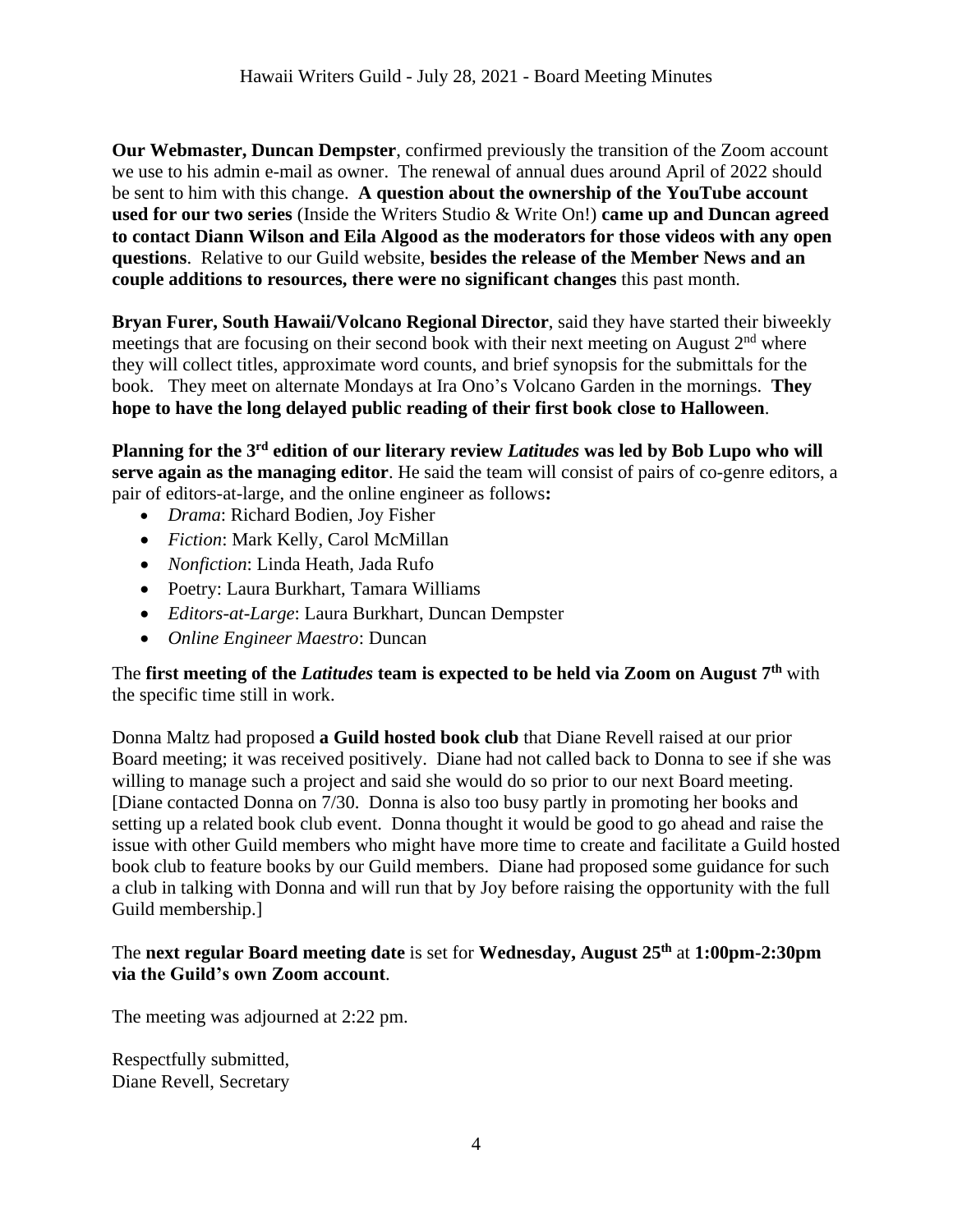### Announcements:

- 1. The **next regular Board meeting time and place: Wednesday, August 25 th at 1:00pm – 2:30pm. Meetings will all be via Zoom for the foreseeable future**. Attendance via internet or phone via Zoom will be offered and if still under "stay at home" restrictions it will be the sole method used.
- **2. Requests for items to be added to the agenda for the next regular Board meeting** should be **sent to the President Carol McMillan and Secretary Diane Revell at their e-mail addresses** [\(sylvanease@gmail.com](mailto:sylvanease@gmail.com) and [diane.b.revell@](mailto:diane.b.revell@gmail.com)gmail.com) **10-days prior to the next meeting, so by August 15th. The agenda will be e-mailed August 20th to the full membership five days prior to the meeting.**

Attachment 1: Hawaii Writers Guild Final Treasurer's Log for June 2021

Attachment 2: Hawaii Writers Guild Interim Treasurer's Log for July 2021

## Parking Lot:

- 1. In August have Johnson Kahili IV, serving as Diversity Coordinator, report on any recent status.
- 2. HWG now has an account for the Guild on the SAM.gov website. Diane Revell's memo provides the information for both items including the history to obtain them. She wanted to include an attachment with the details on the SAM.gov account but not until she could assure the security of the information. She will consider Bruce Stern's suggestions to encrypt the item in Word and including use of a password management tool like KeePass to secure the information and report back.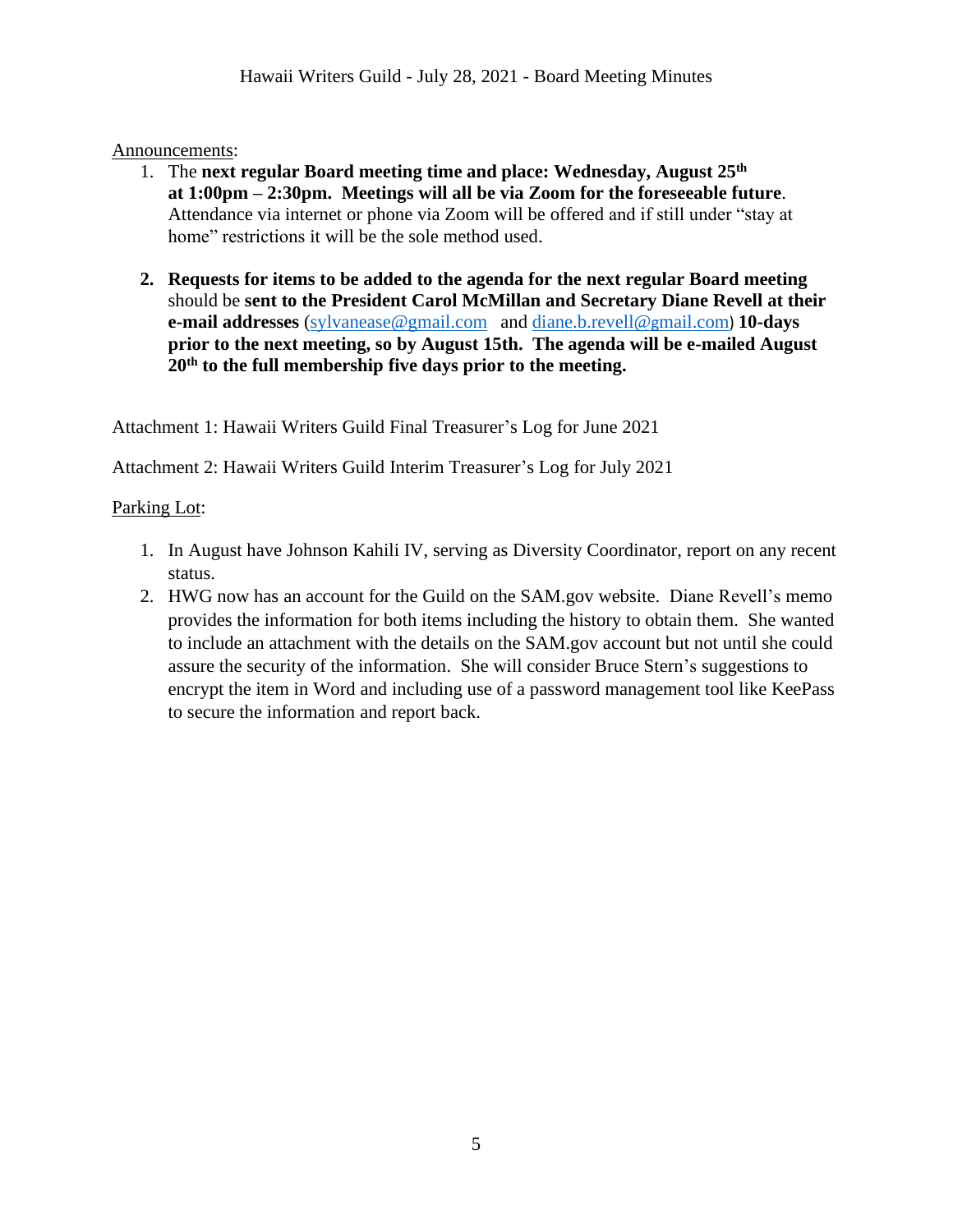|                                                          |                                          |                                   | Final Hawaii Writers Guild Interim Treasurer's Log as of June 28,2021 |         |
|----------------------------------------------------------|------------------------------------------|-----------------------------------|-----------------------------------------------------------------------|---------|
|                                                          | ASB Operating Balance as of May 28, 2021 | \$5,167.38                        |                                                                       |         |
|                                                          |                                          | <b>June Inflows</b>               |                                                                       |         |
|                                                          |                                          | Joy Fisher, Membership Renewal    |                                                                       | 40.00   |
| Janet Carpenter-Morales, Membership Renewal              | 40.00                                    |                                   |                                                                       |         |
| Donation: Jason Louie, \$5.00 Gross, Less .45 PayPal Fee | 4.55                                     |                                   |                                                                       |         |
| Dale Belvin, Membership Renewal, PayPal                  | 40.00                                    |                                   |                                                                       |         |
|                                                          |                                          | <b>Total Interim June Inflows</b> |                                                                       | 124.55  |
|                                                          |                                          | <b>June Outflows</b>              |                                                                       |         |
| <b>ASB Monthly Fee</b>                                   |                                          |                                   |                                                                       | $-5.00$ |
|                                                          |                                          | <b>Total June Outflows</b>        |                                                                       | $-5.00$ |
|                                                          |                                          |                                   | Total ASB Operating Balance as of June 28, 2021                       | 5286.93 |